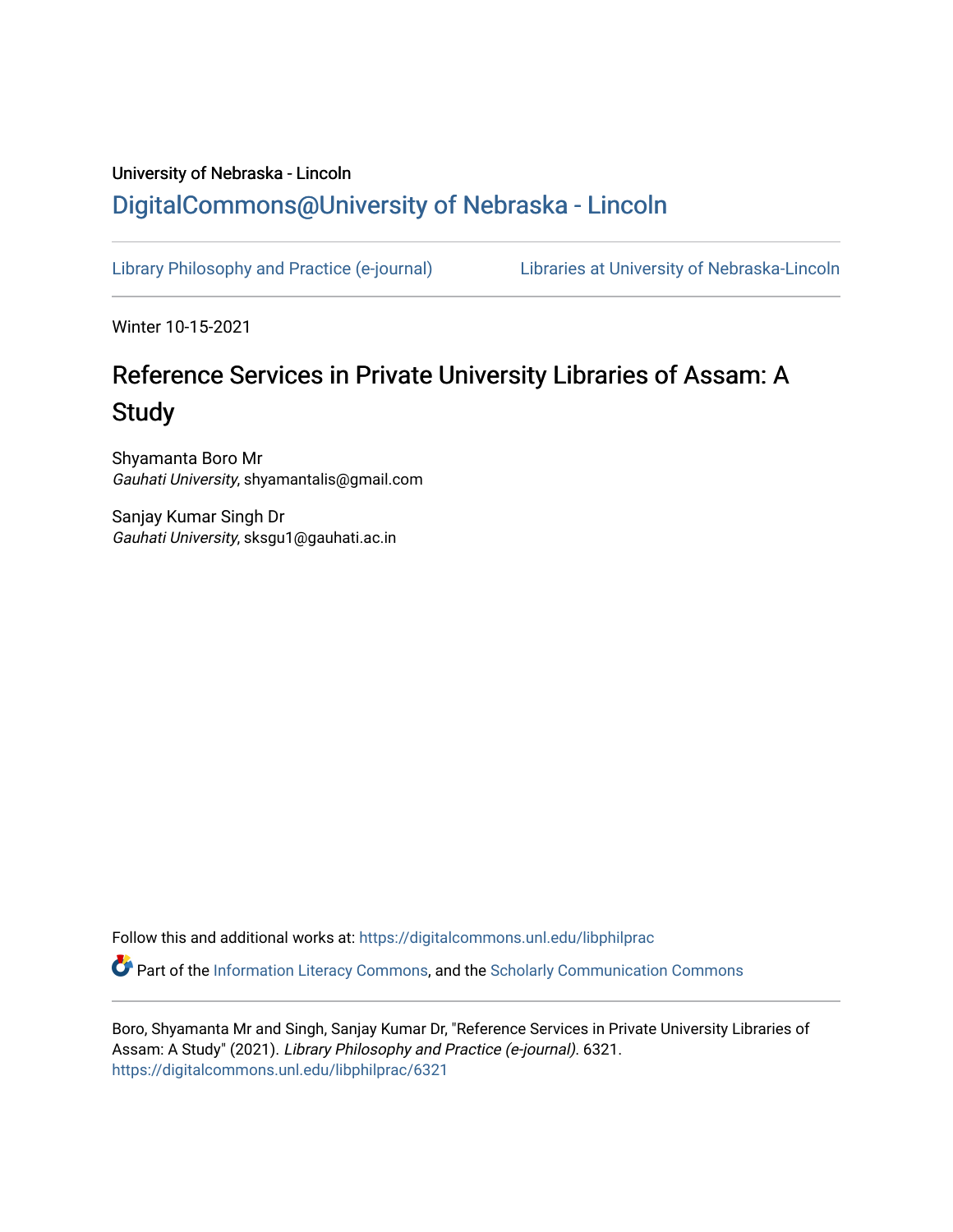# **Reference Services in Private University Libraries of Assam: A Study** Shyamanta Boro M.Phil Research Scholar Department of Library & Information Science, Gauhati University Email: [shyamantalis@gmail.com](mailto:shyamantalis@gmail.com) Phone Number: +91 7002276775 Dr. Sanjay Kumar Singh Professor / Head Department of Library & Information Science, Gauhati University [shyamantalis@gmail.com](mailto:shyamantalis@gmail.com) / [sksgu1@gauhati.ac.in](mailto:sksgu1@gauhati.ac.in)

#### **Abstract**

#### **Objective:**

The present study intends to investigate the private university libraries of Assam and their different kinds of library services and reference services, web 2.0 features and its different adopted methodology for the advancement of library services and how these library services are being provided and what are the technical or non-technical measures adopted by the library professional to perceived job performance. It also intends to carry out additional library facilities like an online learning support system and enabling future generations to utilize acquired knowledge from the study libraries.

#### **Methodology:**

For this study, both qualitative and quantitative approaches for data collection have been used. A structured questionnaire was prepared for librarians and the library user's and sent to the head of the libraries to finds out the status and performance of references services and a questionnaire for each particular library user was also distributed among the categories of library user's to carry out relevant information regarding user's demand and perceptions. A personal interview with the librarians of the study libraries and the library users were also conducted for proper measurement.

#### **Findings:**

The study findings show that the adoption of different categories of reference services to facilitate the category of users and online learning support system by the study libraries where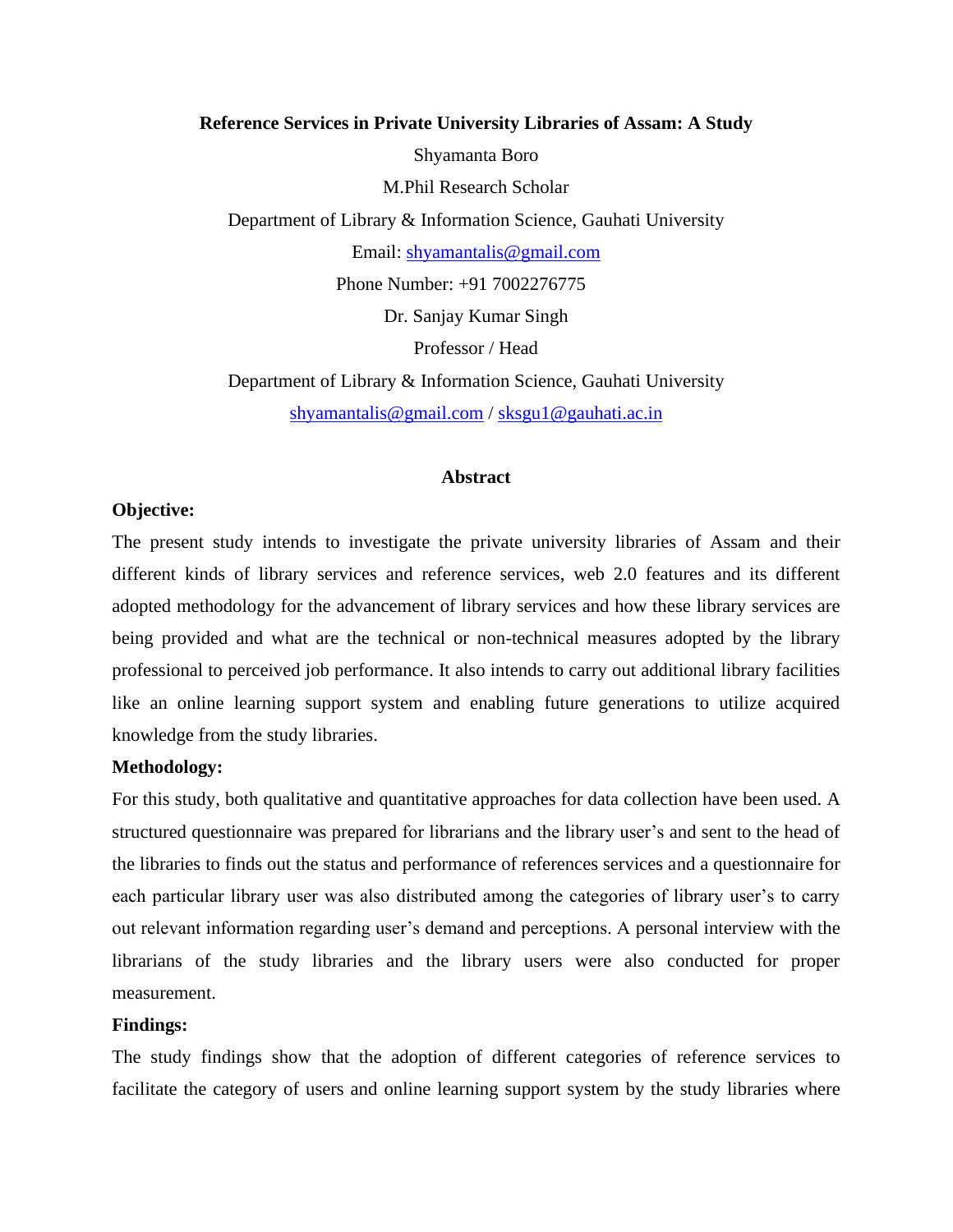basic library services performed by 100% (13 numbers) ADBU, ADTU, MSSV, RGU, and 92% (12 numbers) AKU and 54% (7 numbers) KAV and RGU acquired highest 73% (16 numbers) for reference services and ADTU acquired highest 47% (7 numbers) for web-based reference services. It also highlighted the online learning support system where RGU acquired the highest 69% (11 numbers)

# **Originality:**

It is an original work of my study which I have created independently that is free from any sort of plagiarism. It has not been published before in its current or a substantially similar form, nor is the work currently being considered for publication by any other journal/conference proceedings. **Keywords:**

# Assam, Private University Library, Library Service, Reference Service, Web-Based, Web 2.0, Online Learning Support, Information Communication Technology (ICT)

#### **1. Introduction:**

Libraries are the service-oriented institutions and it intends to convert potential visitors into regular users. The library is the heart of every academic institution where it occupies a central and important place in the frame of the academic library system and the university library is also one of the places not only a storehouse of books but also considered as a treasury of knowledge and dynamic tool of education and research. To enable future generations to utilize acquired knowledge and to fulfill their responsibilities more effectively university library plays an important role in the society through their effective library services.

Technological advancement and inventions of modern information communication technology (ICT) & internet, different changes have made and library field is no exception to these changes and services of the libraries, and it has been changing gradually according to new technologies and rising readers' expectations and needs, information overloads, variety of documents, availability of information and communication technologies. Libraries need to redesign their traditional library services to ICT-based library services and a human agency needs to enhance with modern technology to help the readers in the form of reference service. Though the everexpanding availability of electronic resources tends to influence the nature of reference services, the essential component of "service" remains the same.

The library helps the readers in form of reference service and reference service is the process of helping readers to identify sources of information in response to a particular query, problem, or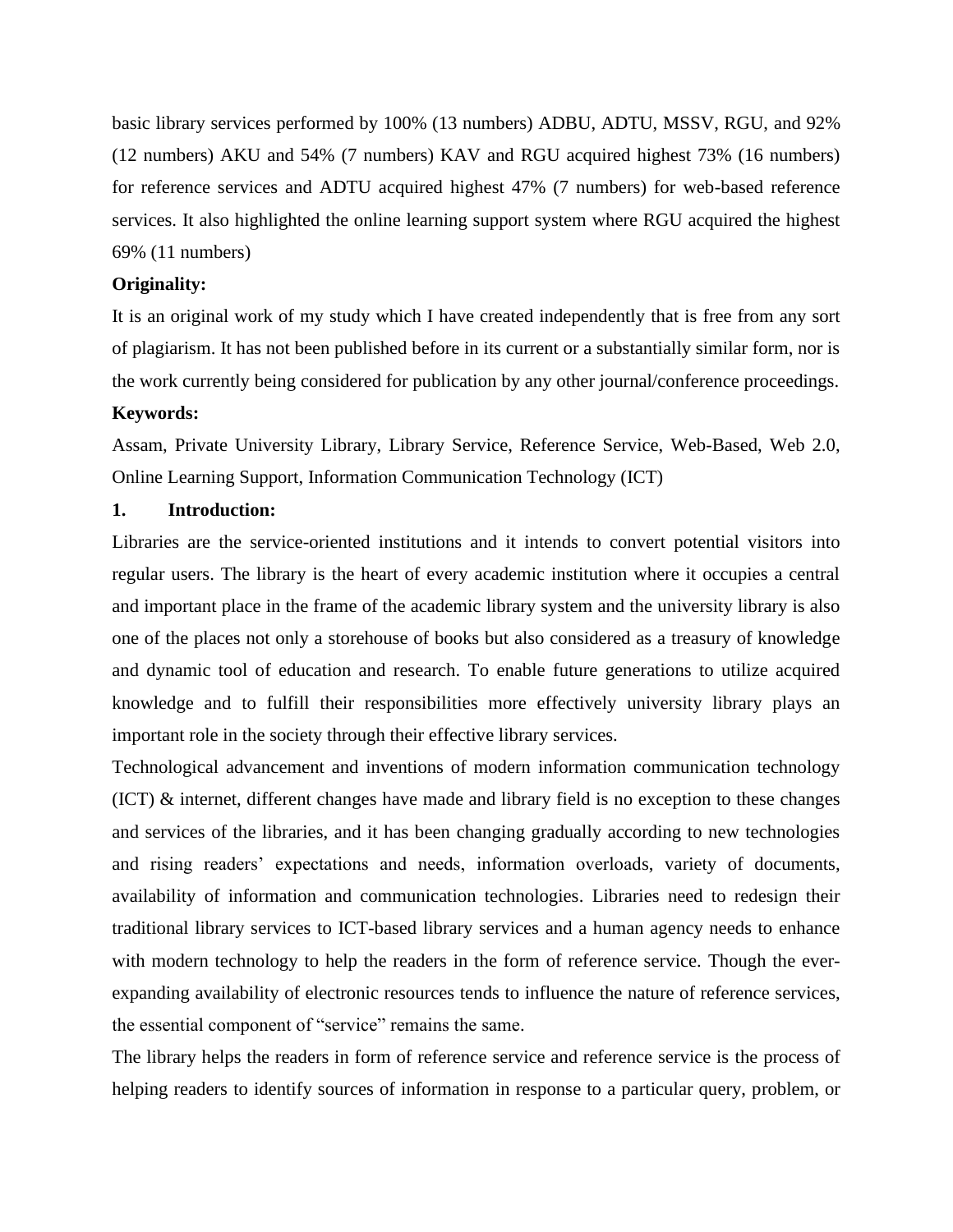assignment that need to be done and it also promotes the use of library materials, connect the users with the library documents and meet the requirement of information sources by the users. Reference services are provided in libraries to help the readers in making use of library facilities and which is concerned with direct, personal assistance to library users seeking information and to help the readers by providing relevant and timely information.

To fulfill the greater mission of the library and to enhance the use of holdings of the library, which is to maximize the use of resources and services, by helping the individual readers as personalized service and helps individual users in getting exactly what they want and reference services plays a vital role. The availability of electronic resources-subscription based and free Internet resources make the reference service more essential.

According to *Dr. S. R. Ranganathan*: "Reference service is the process of establishing contact between the reader and his documents in a personal way"

*American Library Association* defines reference service as "The provision and organization by a library service which is directly concerned with assistance to readers in their search for information on various subject, and in using the resources of the library in study and research."

#### **2. Review of Literature:**

Reference service is one of the most important library services among the different categories of library services where it plays a major important role in disseminating information online to the information seekers of users and it is the only method to adopt library services to grow his or her knowledge

**Singh (2012)** "*Digital reference service in university libraries: a case study of Northern India"* discussed the various models of providing digital reference services in academic libraries including email, Ask A services, online chat reference, video conferencing, digital robots, and collaborative digital reference. This paper highlights the present status of digital

**Kumari (2016)** "*Web-based services in library and information science*" This article mainly discusses that what are web-based library services, their features, advantages, and disadvantages. Different web-based services i.e. library webpage, Web OPAC, ask-a-librarian, email have been highlighted.

**Gupta (2015)** "*Use of digital information resources and services in libraries of select IITs in India a study*" discussed that numbers of libraries are providing some kind of digital reference services. Link to e-resources, e-mail reference service, question point reference service, instant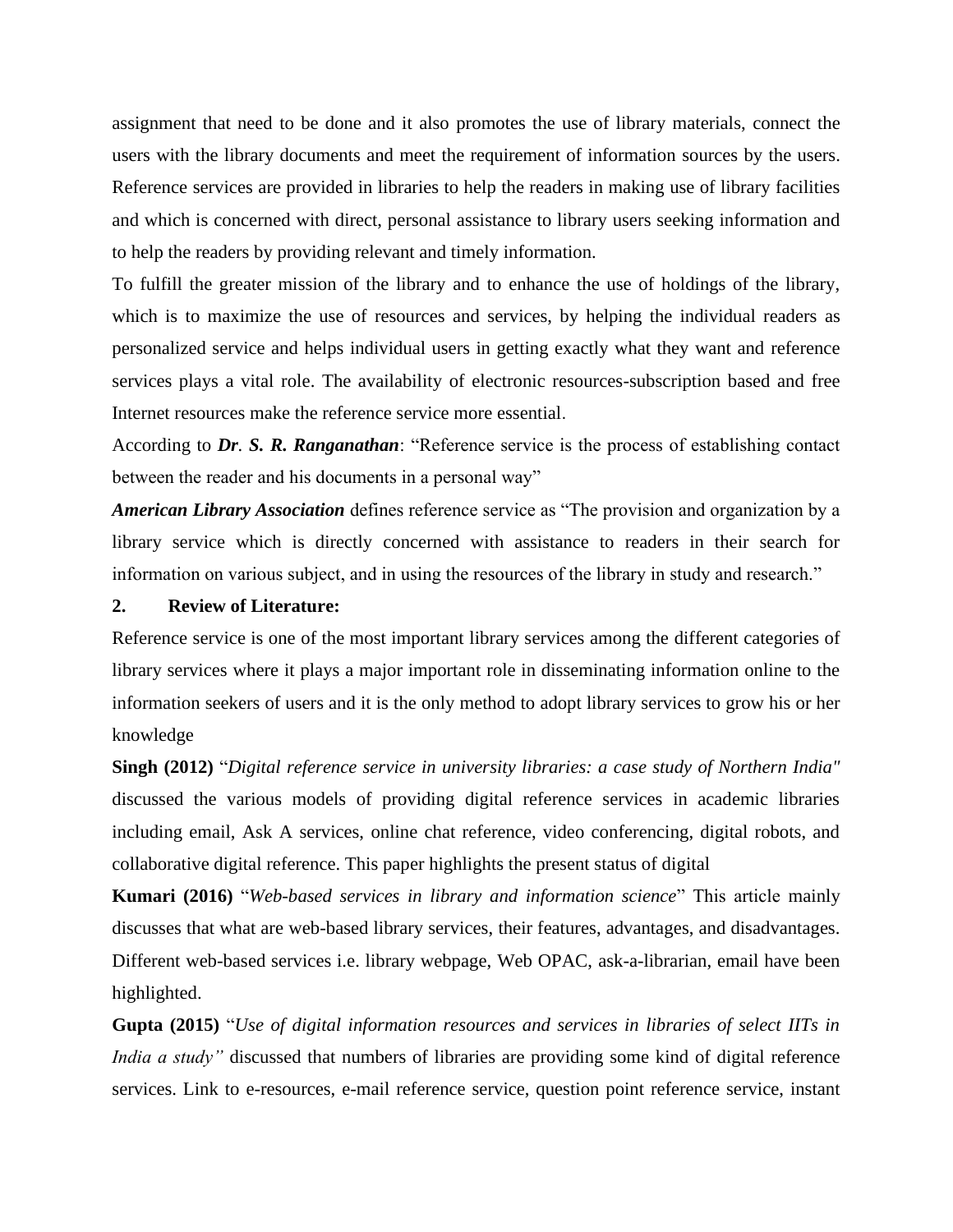messaging service, Frequently Asked Questions (FAQs) service, user feedback from service, social media service, etc. are provided services by engineering college libraries.

**Jadhav (2017)** "*Evaluation of digital reference services in engineering college libraries affiliated to University of Pune*" discussed the digital reference services, cost-benefit analysis and evaluated the strength and weaknesses in engineering college libraries affiliated to University of Pune

**Flierl (2021)** "*Opportunities for Reference Services after Covid-19*" This article mainly discussed that how academic library reference services adapted to providing accurate and timely information to students, faculty, staff, and other users during a global pandemic. And discuss three specific opportunities for reference services in a post-Covid-19 world: evolution in technology, distributed staffing models, and measuring efficacy against student learning and success.

**Hasan & Mushtaq** (2021) "*Reference source and services in CSIR-IGIB, CSIR-NPL, CSIR-NISCAIR, CSIR-NISTADS and CSIR-CRRI*" the study discussed the availability of reference sources and reference services provided by the select CSIR laboratory libraries situated at Delhi and how to study libraries are aware its users to make use of reference sources and services through promotional activities and interaction with users.

**Sawant (2021)** *"Services offered by Indian libraries during COVID-19"* This study article mainly discussed the library services provided by Indian libraries during the COVID-19 lockdown and the problems faced by the libraries in providing their services.

# **3. Statement of the Problem**

A review of the literature revealed that that

- $\triangleright$  Though the study has been found in web-based library services as well as digital library services and web 2.0 library services but no such comprehensive study regarding Reference Services in private university libraries of Assam has been conducted previously
- $\triangleright$  This study provides an insight into the current status of reference services in private university libraries in Assam.
- $\triangleright$  It will find out problems & prospects of private university libraries in Assam for providing traditional reference services and web-based reference services
- $\triangleright$  The study will fill the gap of LIS literature related to this area.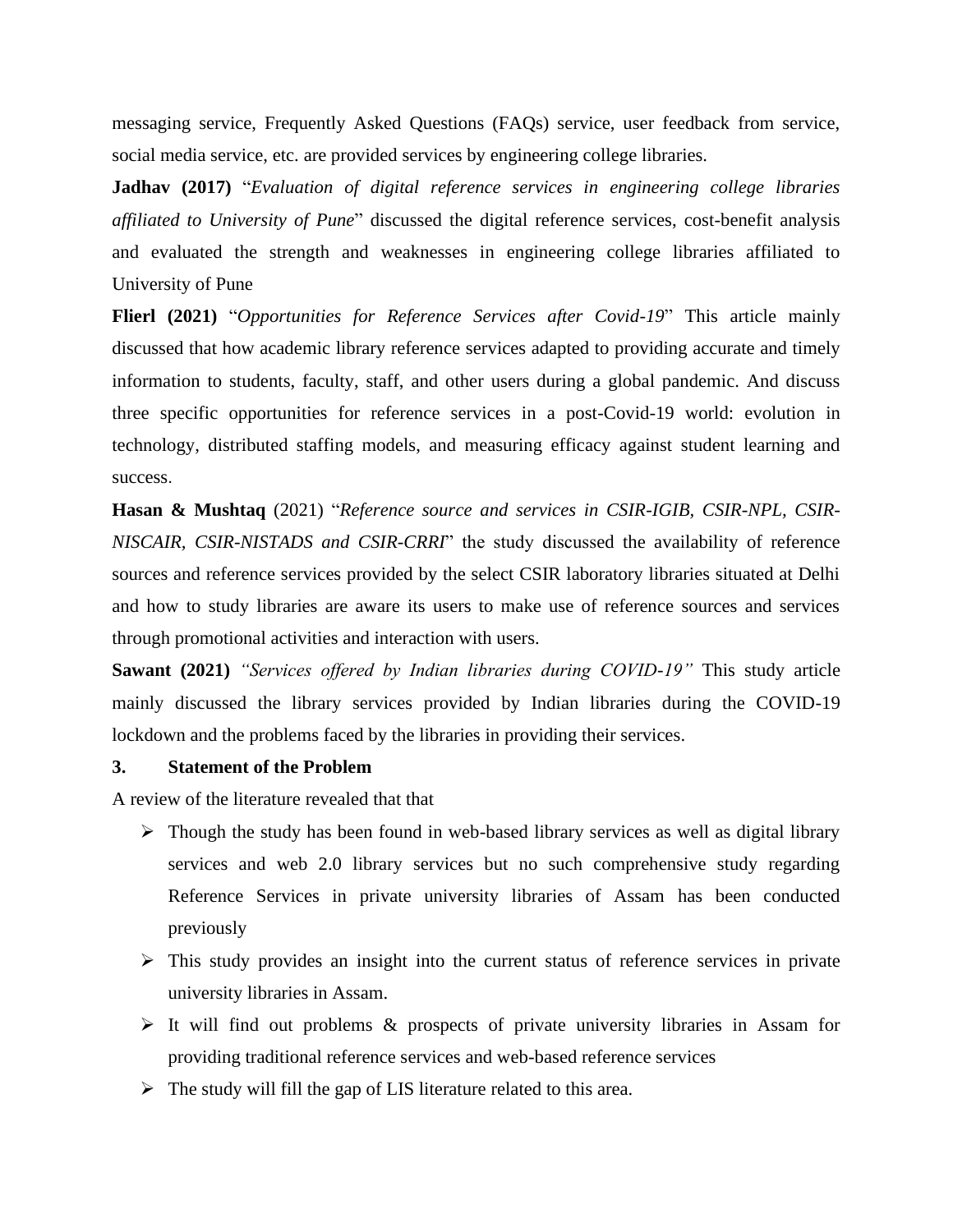#### **4. Scope & Limitations of the study:**

Scope of research problem states the coverage of research and also covers the area in which research is to be done. This research study covers private university libraries of Assam. As per web site of the University Grants Commission of India [\(https://www.ugc.ac.in](https://www.ugc.ac.in/)), there are 23 universities in Assam (2 Central universities, 15 State universities, and 6 private universities). Geographically these are spread over in three districts of Assam and the researcher can't carry out all the university libraries of Assam within the limited period to find out the status and performance of reference services in private university libraries of Assam and my study area will cover only private university libraries of Assam and which to be evaluated with reference services in a digital context.

#### **5. Significance of the study**

The significance of the study would enable libraries to provide effective library services to the user community and meet the rising readers' expectations and needs by following traditional reference services to ICT-enabled web-based reference services.

#### **6. Objectives of the study**

The main objective of the study is also taken into consideration the importance of both traditional and web-based reference services and to analyze the reference services and their utilization by the user community of private university libraries of Assam. Following are the research objectives were set:

- i. To find out the library services available in the study libraries
- ii. To find out the current level of reference services offered in the study libraries
- iii. To find out the availability and status of web-based reference services
- iv. To find out the overall performance of library services and to make a comparative analysis
- v. To find out the web 2.0 features available in the study libraries
- vi. To find out the status of online learning support systems in the study libraries
- vii. To find out the librarian's perceptions on reference services identify strength and weakness
- viii. To find out the positive and negative perceptions of library users regarding reference services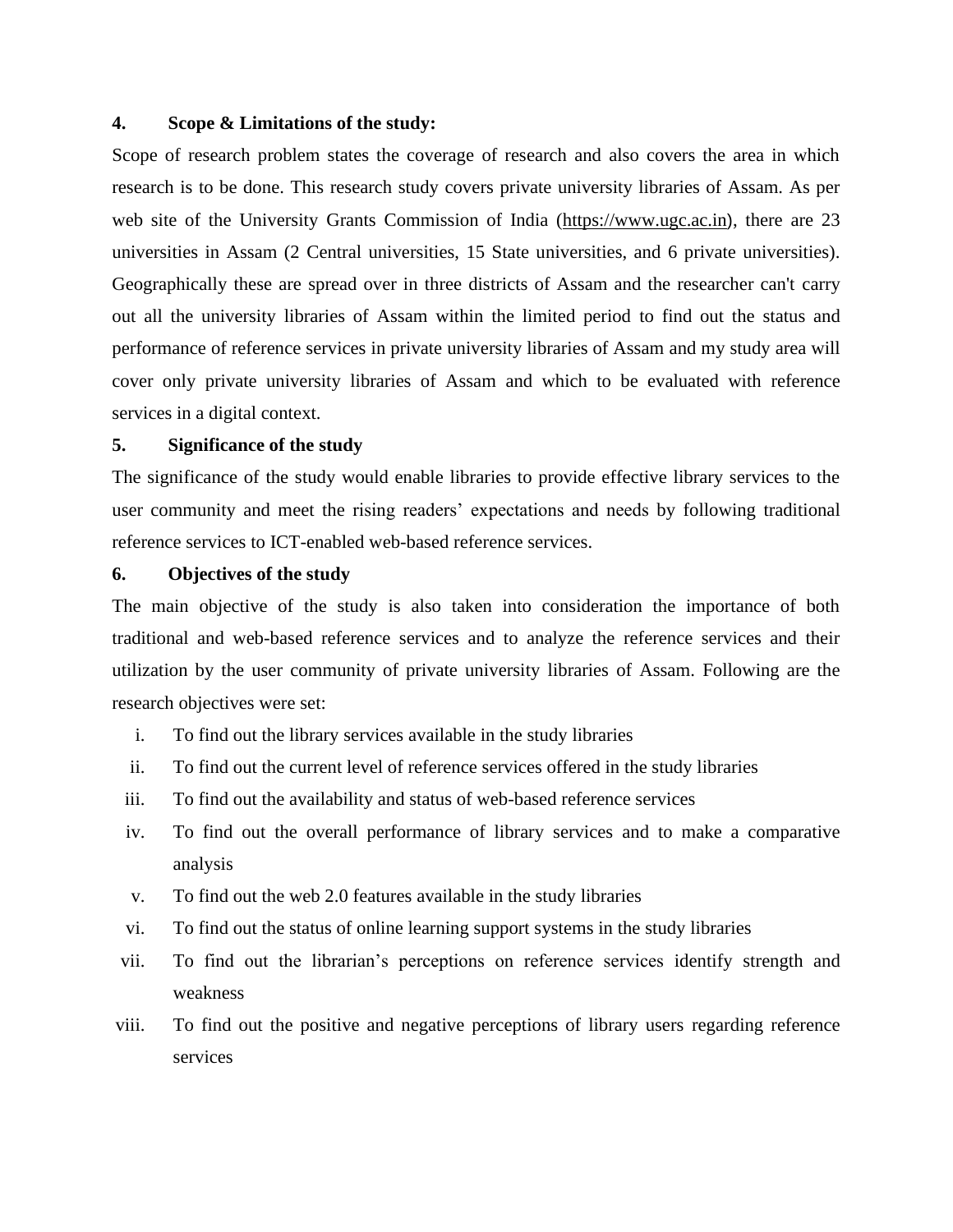# **7. Methodology:**

For the collection of data qualitative and quantitative measures have been approached to finding out the study results with a structured questionnaire where a physical library survey has been conducted and to find out the relevant information.

The following methods have been adopted for the aggregation of data for the study.

- i. The personal interview method has been accustomed for assemble observation from the librarian
- ii. A survey method was applied for carrying out the study.
- iii. Web 2.0 features practiced in the private university library websites that have been accumulated by retrieving the library website

| <b>SI No</b>   | <b>Abbreviation</b> | <b>University</b>      | YoE  | <b>URL</b>                     |
|----------------|---------------------|------------------------|------|--------------------------------|
|                | <b>ADBU</b>         | <b>Assam Don Bosco</b> | 2009 | http://www.dbuniversity.ac.in/ |
|                |                     | University             |      |                                |
| $\overline{2}$ | <b>ADTU</b>         | <b>Assam Down Town</b> | 2010 | www.adtu.in                    |
|                |                     | University             |      |                                |
| 3              | <b>AKU</b>          | The Assam Kaziranga    | 2012 | www.kazirangauniversity.in     |
|                |                     | University             |      |                                |
| $\overline{4}$ | <b>MSSV</b>         | Mahapurusha Srimanta   | 2013 | http://mssv.ac.in/             |
|                |                     | Sankaradeva            |      |                                |
|                |                     | Viswavidyalaya         |      |                                |
| 5              | <b>RGU</b>          | The Assam Royal Global | 2013 | http://www.rgu.ac/             |
|                |                     | University             |      |                                |
| 6              | <b>KAV</b>          | Krishnaguru Adhyatmik  | 2017 | https://kav.org.in/            |
|                |                     | Visvavidyalaya         |      |                                |

# **Table 1: Basic Information of the Library**

YoE = Year of Establishment, URL= Uniform Resource Locator

# **8. Result & Discussion:**

# **8.1 Basic Library Services:**

Fig. 1 shows the performance of basic library services in the study libraries where out of 6 (Six) selected private university libraries of Assam 4 (Four) university libraries i.e. Assam Down Town University (ADTU) and Assam Don Bosco University (ADBU), Mahapurusha Srimanta Sankaradeva Viswavidyalaya (MSSV), The Assam Royal Global University (RGU) have incorporated 100% (13 Numbers) as the highest performing basic library services which are asmembership creation, lending or circulation service, reservations of documents, assistance to use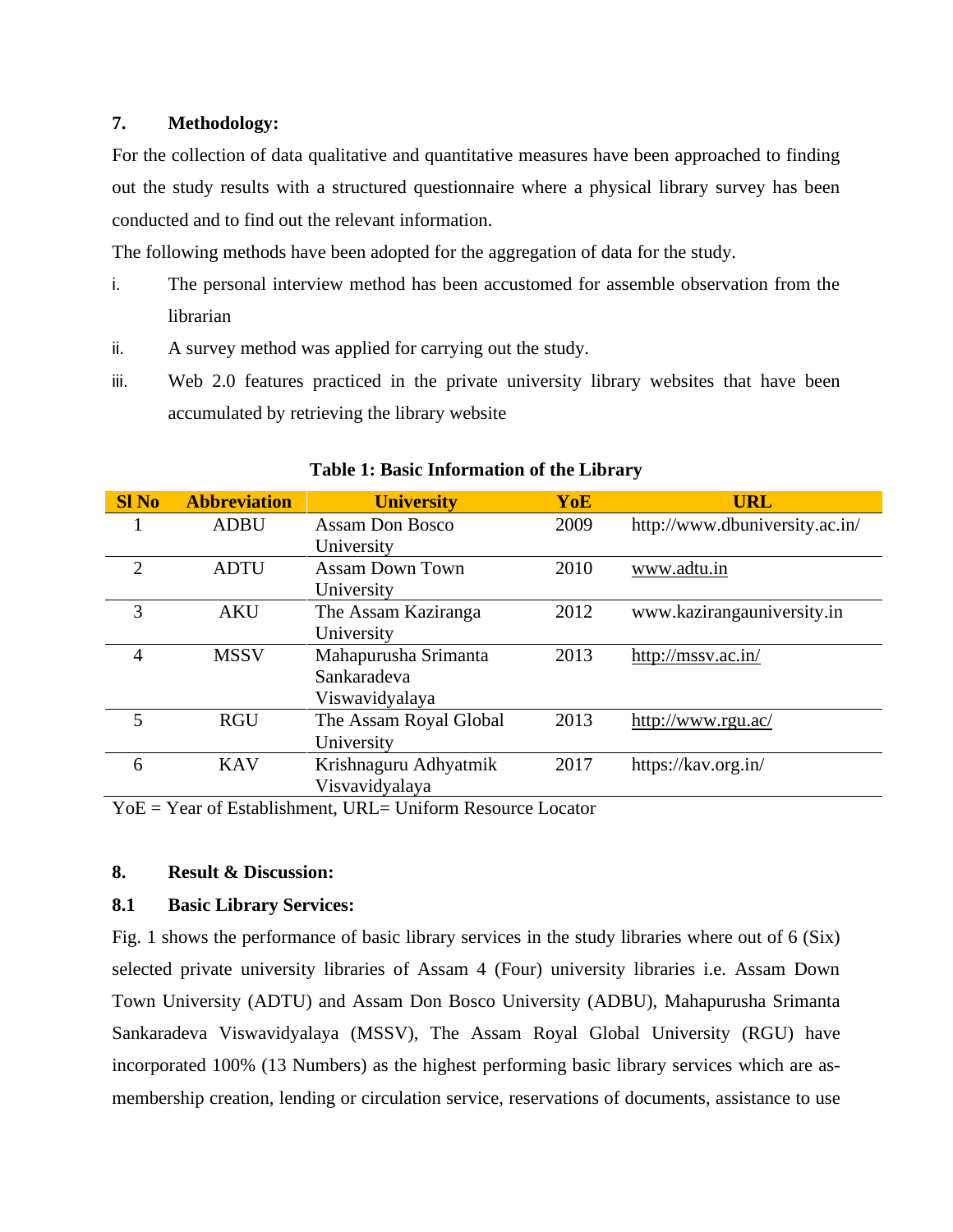the library tools, reprographic service, reference service, readers advisory service, library orientation, internet service, online public access catalogue (OPAC), current awareness service (CAS), newspaper clippings and book exhibitions.

Whereas others 2 (Two) study libraries i.e. The Assam Kaziranga University (AKU) and Krishnaguru Adhyatmik Visvavidyalaya (KAV) have incorporated 92% (12 Numbers) and 54% (7 Numbers) of basic library services respectively



**Fig. 1: Basic Library Services**

#### **8.2 Status of Basic Library Services:**

Fig. 2 shows the status of basic library services and their performance highest to lowest by the study libraries namely ADBU, ADTU, AKU, MSSV, RGU, KAV, and the highest 100% (6 numbers) performed basic library services like "membership creation, lending or circulation service, assistance in the use of library and library tools, reprography service, reference service, internet service, current awareness service (CAS)" whereas second highest 83% (5 numbers) performed basic library services are "reservations of documents, library orientation, online public access catalogue (OPAC), newspaper clippings, exhibition, and special displays" and the lowest 67% (4 numbers) performed basic library services is "reader advisory service"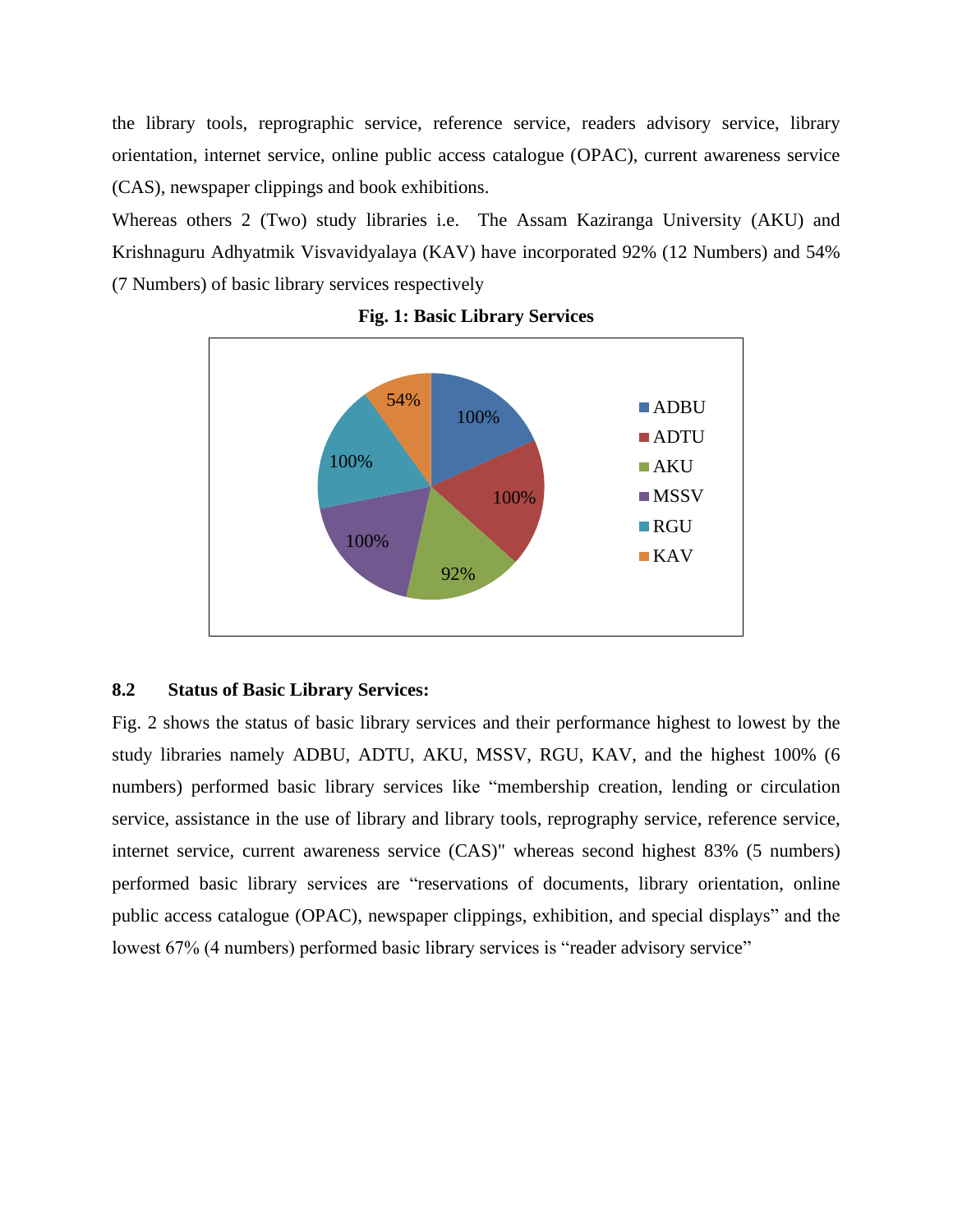

**Fig. 2: Status of Basic Library Services**

#### **8.3 Reference Services:**

In table 2 shows the distributions of reference services and their performance in the study libraries and it has found that not a single library performed reference services like "preparing library publications, abstracting & indexing services, a compilation of bibliographic services, translation services, reproduction of documents services and interlibrary loan (ILL) services. The highest 73% (16 numbers) acquired by RGU and similarly ADBU and ADTU have incorporated 68% (15 Numbers) as the second-highest offering reference services and the lowest 50% (11 numbers) acquired by KAV.

| Sl.            |                                              | <b>ADBU</b> | <b>ADTU</b> | <b>AKU</b> | <b>MSSV</b> | <b>RGU</b> | <b>KAV</b> |
|----------------|----------------------------------------------|-------------|-------------|------------|-------------|------------|------------|
| No.            | <b>Reference Services</b>                    |             |             |            |             |            |            |
| $\mathbf{I}$   | <b>Query Answering Service</b>               |             |             |            |             |            |            |
| $\overline{2}$ | Selective dissemination of information (SDI) |             |             |            |             |            |            |
| 3              | <b>User Education Service</b>                |             |             |            |             |            |            |
| 4              | Library Tour                                 |             |             |            |             |            |            |
| 5              | Holding of Library Exhibitions               |             |             |            |             |            |            |
| 6              | Issue of library use permits                 |             |             | 0          |             |            | 0          |
|                | Contributing to or preparing library         |             |             |            |             |            |            |
|                | publications                                 | 0           | $\theta$    | $\theta$   | 0           | $\theta$   | O          |
| 8              | Research Support / Advisory Service          |             |             |            |             |            |            |
| 9              | Abstracting $&$ Indexing                     | 0           | $\Omega$    | $\Omega$   | 0           | 0          | $\theta$   |
| 10             | <b>Compilation of Bibliographies</b>         | 0           | $\theta$    | $\theta$   | 0           | $\Omega$   | $\Omega$   |
| 11             | <b>Display Current Periodicals</b>           |             |             |            |             |            |            |
| 12             | <b>Translation Service</b>                   | 0           | $\Omega$    | $\Omega$   | $\theta$    | $\Omega$   | $\theta$   |
| 13             | Reproduction of documents                    | 0           | $\Omega$    | $\Omega$   | 0           | 0          | 0          |

**Table 2: Reference Services**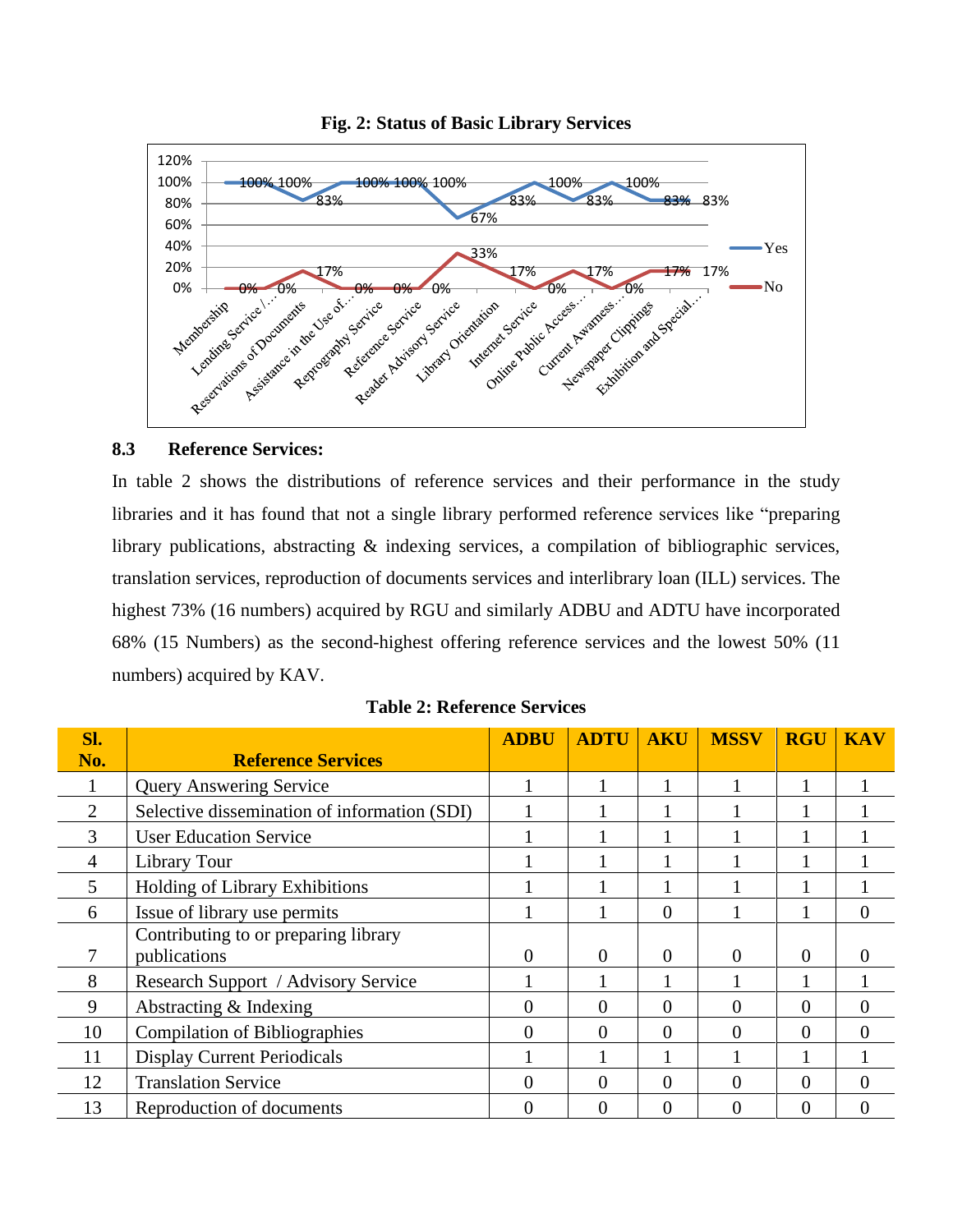| 14                | <b>Referral Service</b>                 |          |          |          |          |          | 0        |
|-------------------|-----------------------------------------|----------|----------|----------|----------|----------|----------|
| 15                | <b>Induction Sessions</b>               |          |          | $\Omega$ | $\left($ |          | 0        |
| 16                | Assistance in the Location              |          |          |          |          |          |          |
| 17                | <b>Literature Search Service</b>        |          |          |          |          |          | $\theta$ |
| 18                | <b>Bibliographic Verification</b>       |          |          | $\Omega$ |          |          |          |
| 19                | <b>Personalized Information Service</b> |          |          |          |          |          |          |
| 20                | <b>Lecture Series</b>                   | 0        | $\Omega$ | $\theta$ | $\theta$ |          | 0        |
| 21                | Interlibrary Loan (ILL)                 | $\theta$ | $\Omega$ | $\Omega$ | $\left($ | $\Omega$ | 0        |
| 22                | Face to Face Consultation               |          |          |          |          |          |          |
| $N=22$            |                                         | 15       | 15       | 12       | 14       | 16       | 11       |
| <b>Mean Score</b> |                                         | 68.1818  | 68.18    | 54.55    | 63.6364  | 72.73    | 50       |
| Percentage        |                                         | 68%      | 68%      | 55%      | 64%      | 73%      | 50%      |

 $1=$  Yes,  $0=$  N $0$ 

# **8.4 Status of Reference Services:**

Fig. 3 shows the status of reference services that have been performed by the study libraries and its performance has been distributed highest to lowest based on the rate of acquired percentage. The highest 100% (6 numbers) performed reference services are "query answering service, selective dissemination of information (SDI), user education service, library tour, holding of library exhibitions, research support, display current periodicals, assistance in the location, personalized information service and face to face consultation". The second highest 83% (5 numbers) performed reference services are "literature search service and bibliographic verification" and the lowest 0% (zero contribution) performed reference services are "contributing to or preparing library publications, abstracting & indexing, a compilation of bibliographies, translation service, reproduction of documents, interlibrary loan (ILL)



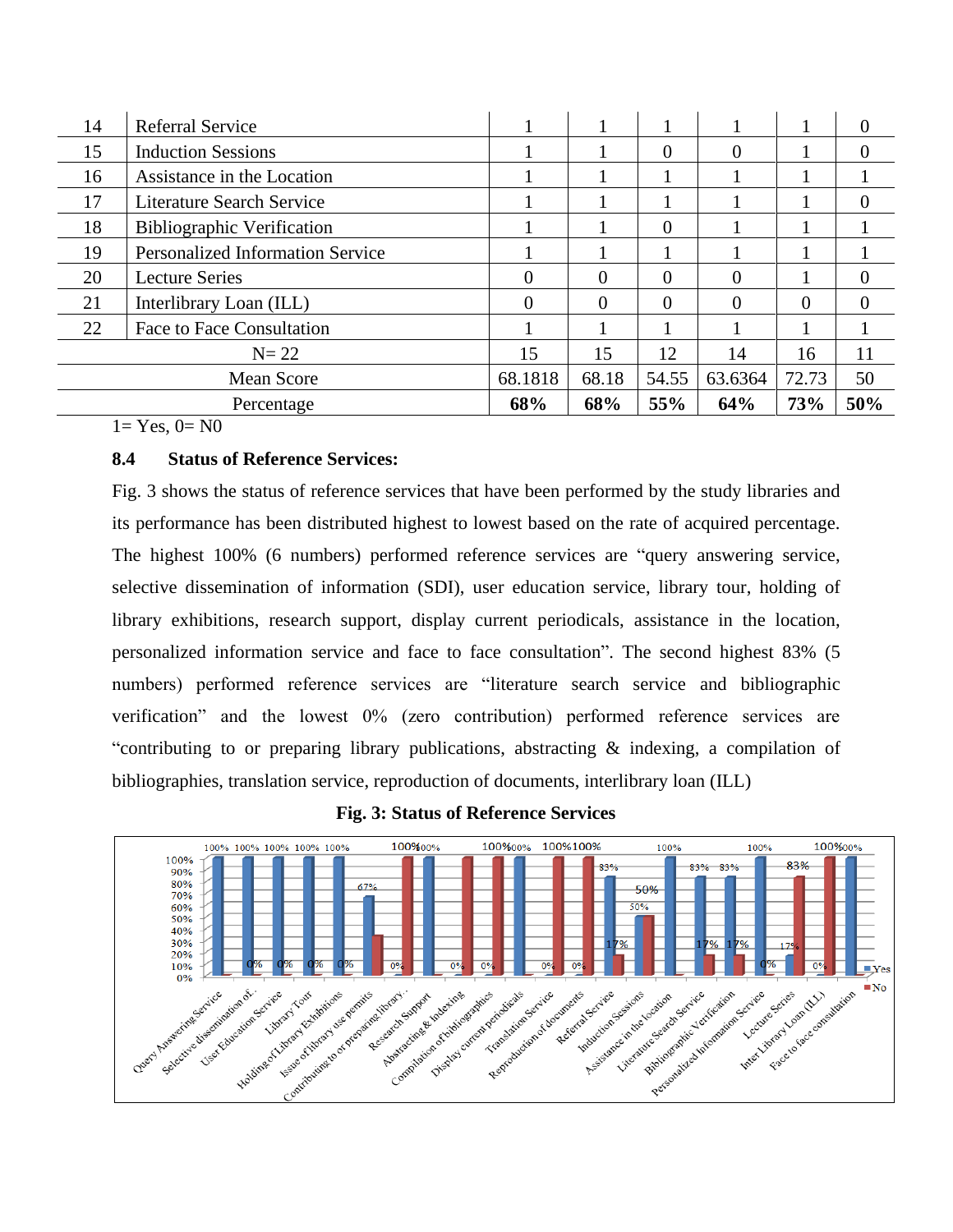# **8.5 Web-Based Reference Service:**

In table 3 giving the availability of different web-based reference services in the study libraries where ADTU scored the highest 47% (7 numbers) namely "web form, web chat, instant messaging, WhatsApp reference, email reference, through phone and social networking site (SNS) where MSSV and KAV have incorporated 20% (3 numbers) as lowest offering web-based reference services.

|                |                                        | <b>ADBU</b>    | <b>ADTU</b>    | <b>AKU</b>     | <b>MSSV</b>    | <b>RGU</b>       | <b>KAV</b>     |
|----------------|----------------------------------------|----------------|----------------|----------------|----------------|------------------|----------------|
| <b>Sl. No.</b> | <b>Web-Based Reference Services</b>    |                |                |                |                |                  |                |
|                | Web Form                               | 1              | 1              | $\overline{0}$ | $\overline{0}$ | $\boldsymbol{0}$ | $\overline{0}$ |
| $\overline{2}$ | Web Chat / Live Chat                   | $\overline{0}$ |                | 1              | $\overline{0}$ |                  | $\overline{0}$ |
| 3              | <b>Instant Text Messaging</b>          |                |                |                |                |                  |                |
| $\overline{4}$ | Voice Over Internet Protocol (VoIP)    | $\overline{0}$ | $\theta$       | $\overline{0}$ | $\theta$       | $\overline{0}$   | $\overline{0}$ |
|                | Video Conferencing / WebCam            |                |                |                |                |                  |                |
| 5              | Service                                | $\theta$       | $\theta$       | $\overline{0}$ | $\theta$       | $\overline{0}$   | $\theta$       |
| 6              | <b>Collaborative Digital Reference</b> | $\overline{0}$ | $\theta$       | $\overline{0}$ | $\theta$       | $\overline{0}$   | $\overline{0}$ |
|                | Ask-A-Librarian                        | $\overline{0}$ | $\overline{0}$ | $\theta$       | $\overline{0}$ | $\overline{0}$   | $\overline{0}$ |
| 8              | Digital Reference Robots               | $\theta$       | $\theta$       | $\overline{0}$ | $\overline{0}$ | $\Omega$         | $\overline{0}$ |
| 9              | Virtual Reference Desk (VRD)           | $\theta$       | $\theta$       | $\Omega$       | $\theta$       | $\theta$         | $\theta$       |
| 10             | <b>WhatsApp Reference</b>              |                | $\mathbf{1}$   | $\overline{0}$ | $\theta$       | $\overline{0}$   | 1              |
| 11             | <b>Email Reference</b>                 |                |                |                |                |                  | $\overline{0}$ |
| 12             | <b>Through Phone</b>                   |                |                | $\overline{0}$ | $\overline{0}$ | $\overline{0}$   | $\overline{0}$ |
| 13             | <b>Virtual Library Tours</b>           | $\overline{0}$ | $\theta$       | $\overline{0}$ | $\theta$       | $\overline{0}$   | $\overline{0}$ |
| 14             | Library Blog                           | $\overline{0}$ | $\overline{0}$ | $\theta$       | $\overline{0}$ |                  | $\overline{0}$ |
| 15             | Social Networking Site (SNS)           | $\mathbf{1}$   |                | 1              | 1              |                  | 1              |
| $N=15$         |                                        | 6              | 7              | 4              | 3              | 5                | 3              |
|                | <b>Mean Score</b>                      | 40%            | 47%            | 27%            | 20%            | 33%              | 20%            |

**Table 3: Web-Based Reference Services**

 $1=$  Yes,  $0=$  No

# **8.6 Status of Web-Based Reference Services**

Fig.4 shows the status of web-based reference services that have been performed by the study libraries. The highest 100% (6 numbers) performed web-based reference services are "instant messaging and social networking site (SNS). The second highest 83% (5 numbers) performed web-based reference services is "email reference service" and the lowest 0% (Zero contribution) performed reference services are "voice over internet protocol (VoIP), video conferencing / webcam service, collaborative digital reference, ask-a-librarian, digital reference robots, virtual reference desk (VRD), virtual library tours"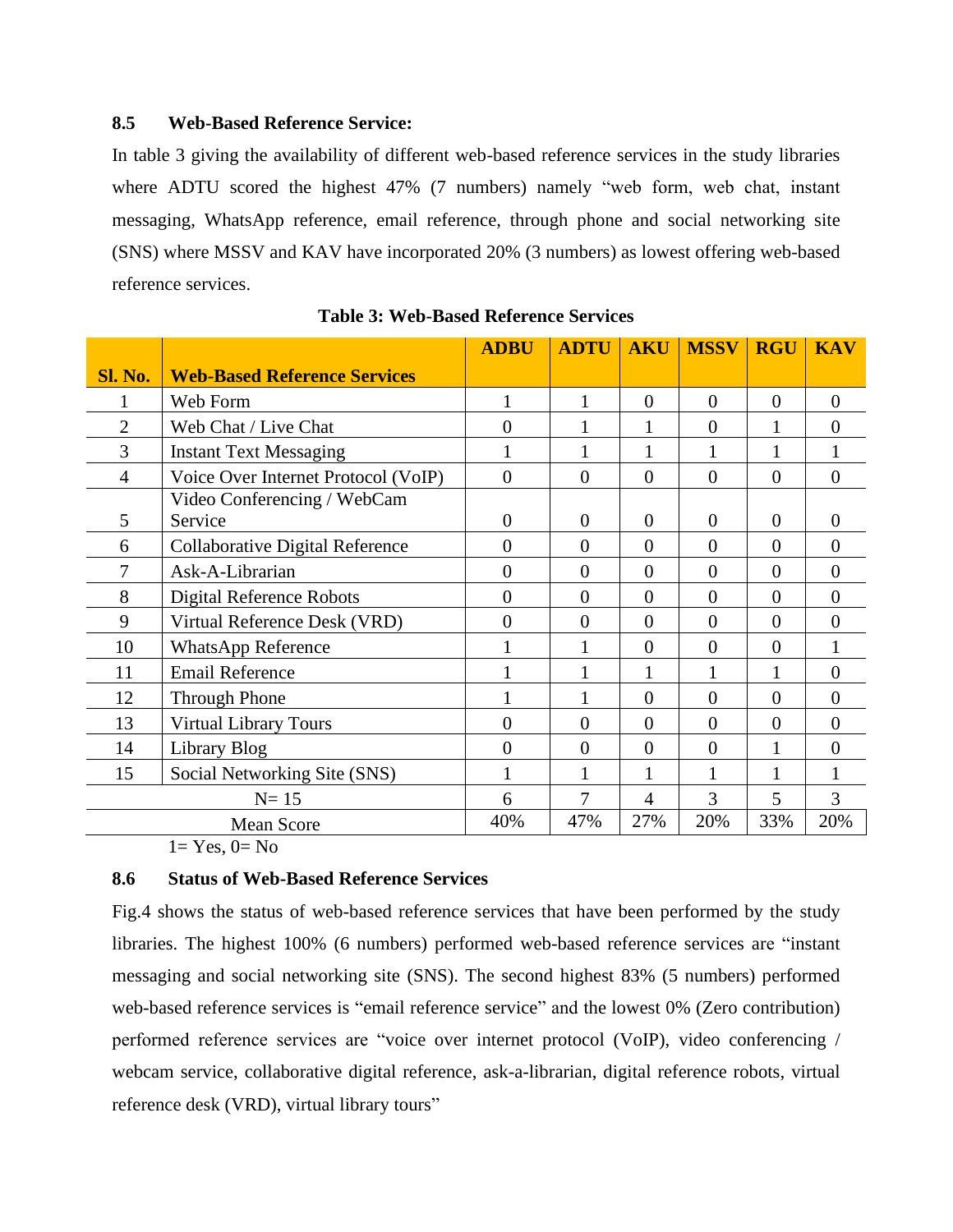

**Fig. 4: Status of Web-Based Reference Services**

#### **8.7 Performance of Library Services**

Fig. 5 shows clearly the positive and negative performance in the study libraries and the performance of library services has been categorized into three basic categories namely "basic library service, reference service, and web-based reference service". The highest positive performances in the category of "basic library services" have found 100% (13 Numbers) in the study libraries of ADBU, ADTU, MSSV, RGU, and KAV. The lowest positive performance 54% (7 Numbers) and the highest negative performance 46% (6 Numbers) have also been found in KAV libraries.

The positive and negative performances in the category of "reference services" in the study libraries have found highest 73% (16 numbers) and lowest 50% (11 numbers) positive performance acquired by RGU and KAV and the second-highest positive performance 68% (15 numbers) have also acquired by ABDU and ADTU separately. Whereas the highest negative performance was 50% (11 numbers) acquired by KAV.

The positive and negative performance has also been found in the category of "web-based reference services" where the highest 44% (7 numbers) positive performance acquired by ADTU and lowest 19% (3 numbers) positive performance equally acquired by MSSV and KAV and the negative performance highest 81% (13 numbers) equally acquired by MSSV and KAV.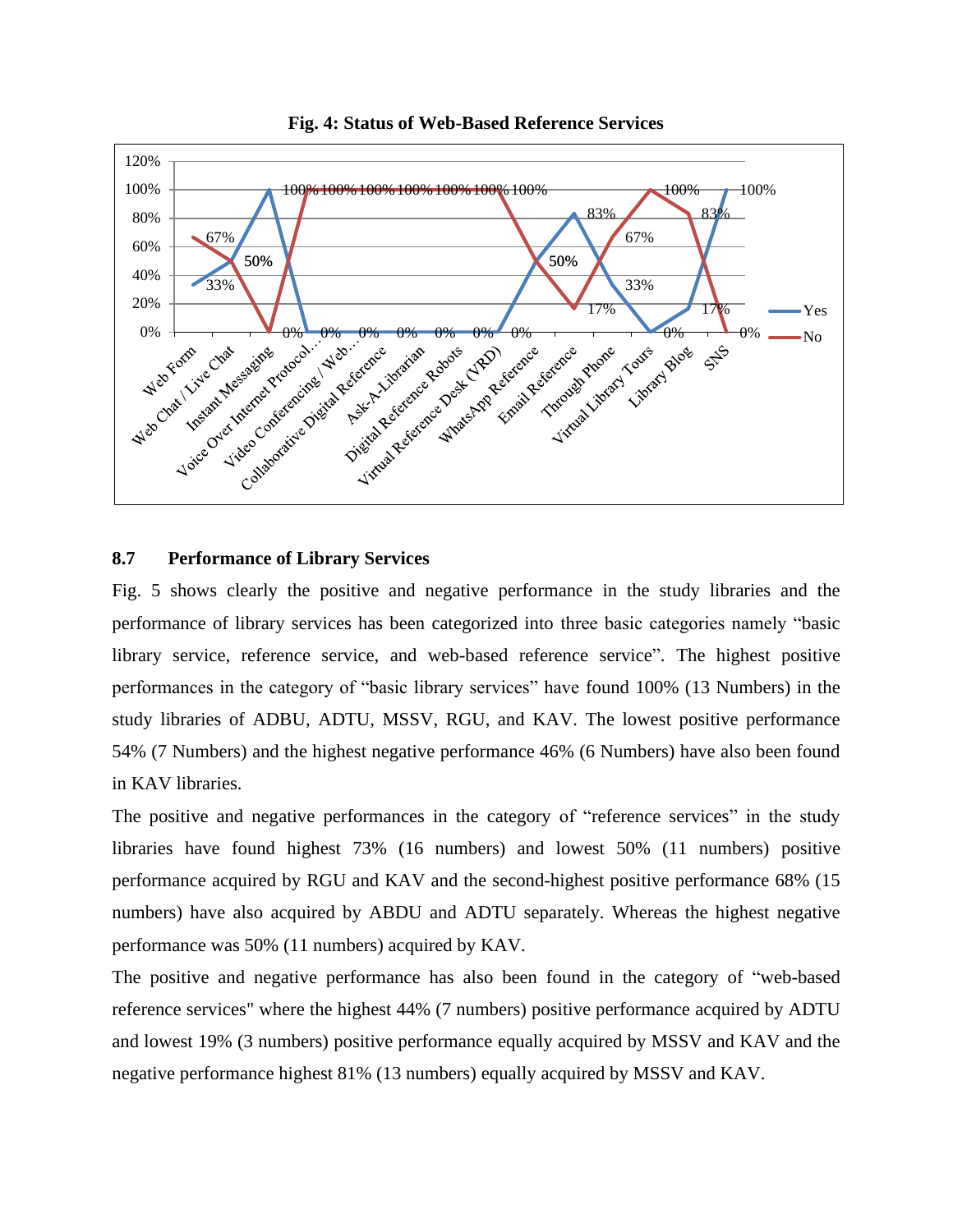

**Fig. 5: Performance for Library Services**

# **8.8 Web 2.0 Features:**

Table 4 gives the availability of web 2.0 features in the study libraries '/university's websites. The study finds that RGU has incorporated the highest four web 2.0 features 57% in their library websites blog, wiki, SNS, and Live Chat. AKU performed the second highest 43% three web 2.0 features like wiki, SNS, and Live Chat. The ADBU, ADTU, MSSV, and KAV have individually incorporated two 29% web 2.0 features, which are Wikipedia, SNS, and Live chat, and again it has found that not a single library performed web 2.0 features like RSS Feed, Podcast, IM. SNS is the highest 100% performed Web 2.0 features whereas other two Web 2.0 features like wiki and live chat are also performed 83.33% and 50% respectively by the study libraries

**Table 4: Web 2.0 Features**

|                   |                                                      |             |               | <b>RSS</b> |            |                |           | Live        |
|-------------------|------------------------------------------------------|-------------|---------------|------------|------------|----------------|-----------|-------------|
| <b>University</b> | <b>Library URL</b>                                   | <b>Blog</b> | <b>Wiki</b>   | Feed       | <b>SNS</b> | <b>Podcast</b> | <b>IM</b> | <b>Chat</b> |
| <b>ADBU</b>       | https://www.dbuniversity.ac.in/Library.php           | $\Omega$    |               | $\Omega$   |            | $\Omega$       | $\Omega$  | $\Omega$    |
| <b>ADTU</b>       | https://adtu.in/information-corner                   | $\Omega$    | $\Omega$      | $\Omega$   |            | $\Omega$       | $\Omega$  |             |
| <b>AKU</b>        | https://kazirangauniversity.in/student/general_rules | $\Omega$    |               | $\Omega$   |            | $\Omega$       | $\Omega$  |             |
| <b>MSSV</b>       | https://mssv.ac.in/frontendpages/index/library       | $\theta$    |               | $\Omega$   |            | $\Omega$       | $\Omega$  | $\Omega$    |
| <b>RGU</b>        | https://rgu.ac/learn.php                             |             |               | $\Omega$   |            | $\Omega$       | $\Omega$  |             |
| <b>KAV</b>        | https://kav.org.in/                                  | $\Omega$    |               | $\Omega$   |            | $\Omega$       | $\Omega$  | $\Omega$    |
|                   | $N=6$                                                |             | 5             | $\Omega$   | 6          | $\Omega$       | $\Omega$  | $\Omega$    |
|                   | <b>Mean Score</b>                                    |             | 16.66% 83.33% | $0\%$      | 100%       | 0%             | 0%        | 50          |

 $\hat{i}$  1 = Yes, 0=No, SNS = Social Networking Site, IM = Instant Messaging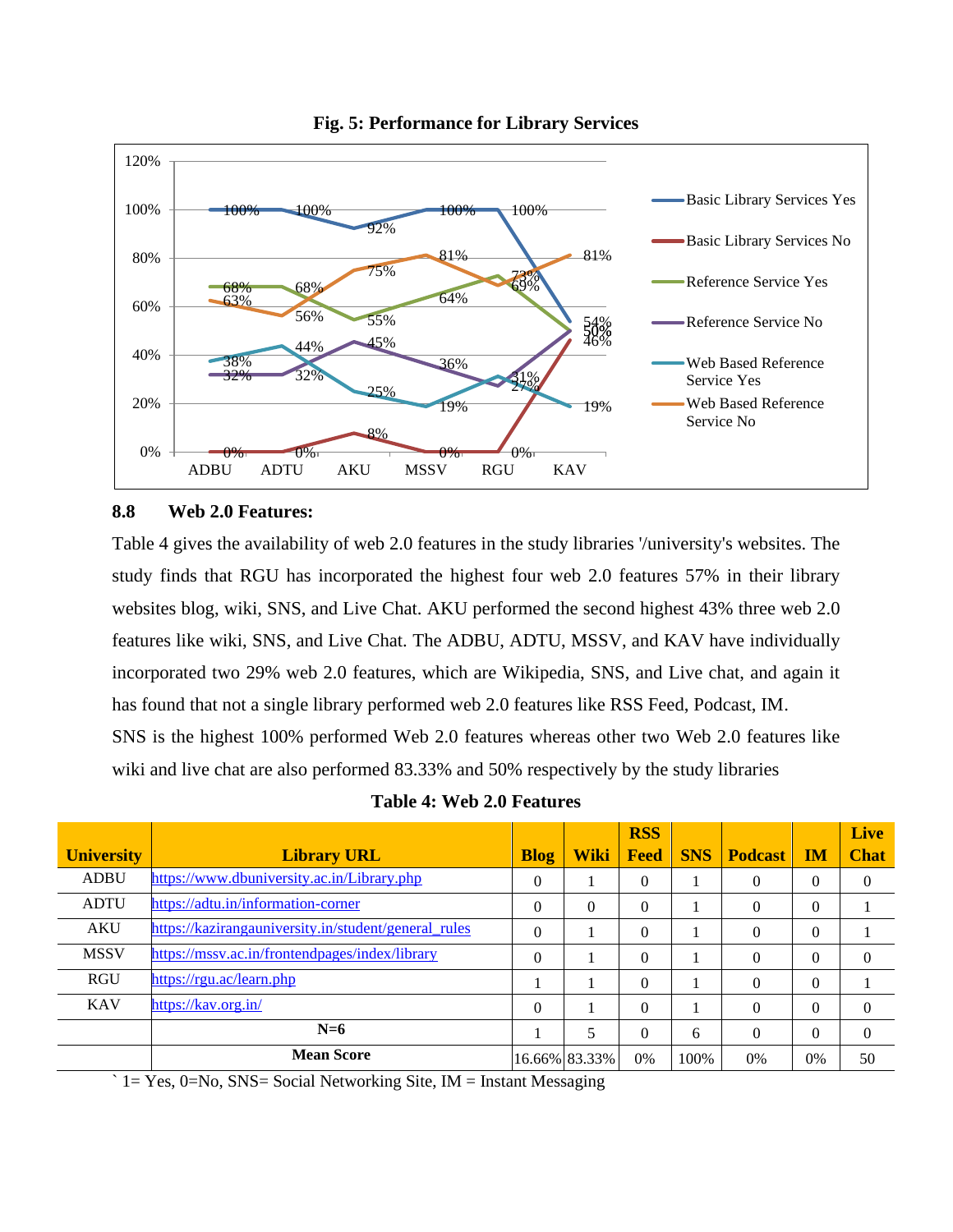#### **8.9 Preferences for Web-based or Web 2.0 Services**

Fig. 6 shows the importance of web-based or web 2.0 services in the study libraries. 100% (17%  $+ 33\% + 50\% =$  moderately important  $+$  important  $+$  very important  $= 100\%$ ) positive significance is given to library blog development as fast publication media to community connect.

83% (33% + 33% + 17% = fairly important + moderately important + important = 83%) positive significance is sought in Wikipedia platform for library as open information.

83%  $(17\% + 33\% + 17\% + 17\% = \text{fairly important} + \text{slightly important} + \text{moderately important}$ + important = 83%) positive significance is given to RSS feed for applications to access updates in library websites.

67% (17 + 33% + 17% = fairly important + slightly important + very important = 67%) positive significance is given to SNS (social networking sites) platform for open information through community connection

50% (33% + 17% = slightly important + moderately important = 50%) positive significance is given to IM (instant messaging) as real time text transmission over the internet and 50% negative significance is sought to IM (instant messaging)

83% (33% + 17% + 33% = fairly important + moderately important + very important = 83%) positive significance is given to live chat applications for library real time communication system.



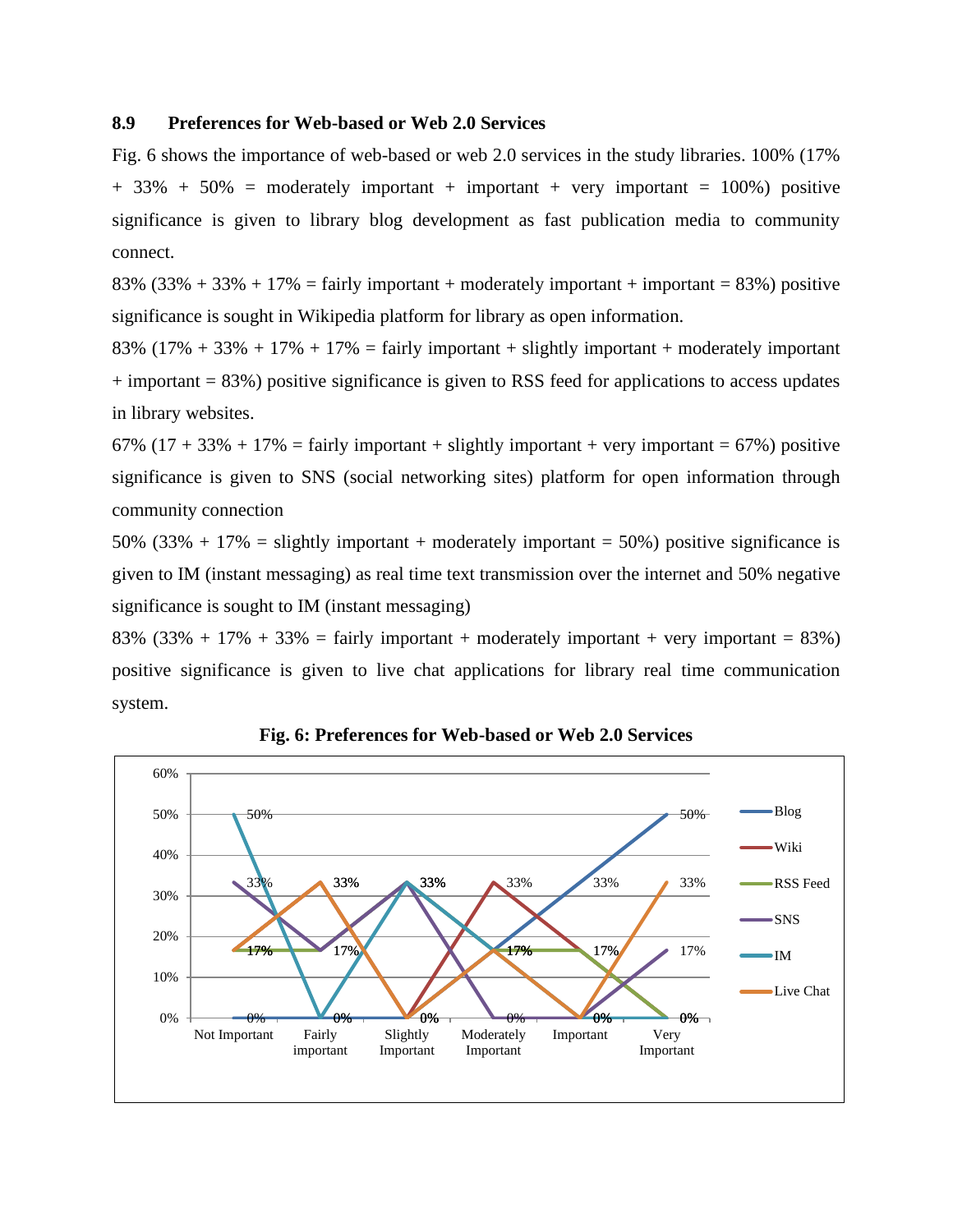#### **8.10 Online Learning Support**

Fig 7 shows the availability of different online learning support facilities in the study libraries where RGU acquired the highest 69% (11 numbers) and second-highest 56% (9 numbers) equally incorporated by ADBU and ADTU. The lowest offering is a 38% (6 numbers) online learning support facility equally acquired by AKU and MSSV.





#### **8.11 Status of Online Learning Support:**

Fig 8 clearly shows the status of the online learning support system by the study libraries. The highest 100% online learning supporting systems are "Shodhganga, national digital library (NDL), e-PG pathshala, INFLIBNET IR, others category" and the second highest 83% online learning supporting systems is "open source category" and 50% performed online learning support systems are "e-Gyankosh, SWAYAM online courses, ShodhGangotri' and 0% performed online learning supporting systems are "e-Yantra, national academy of depository (NAD), virtual labs, e-Kalpa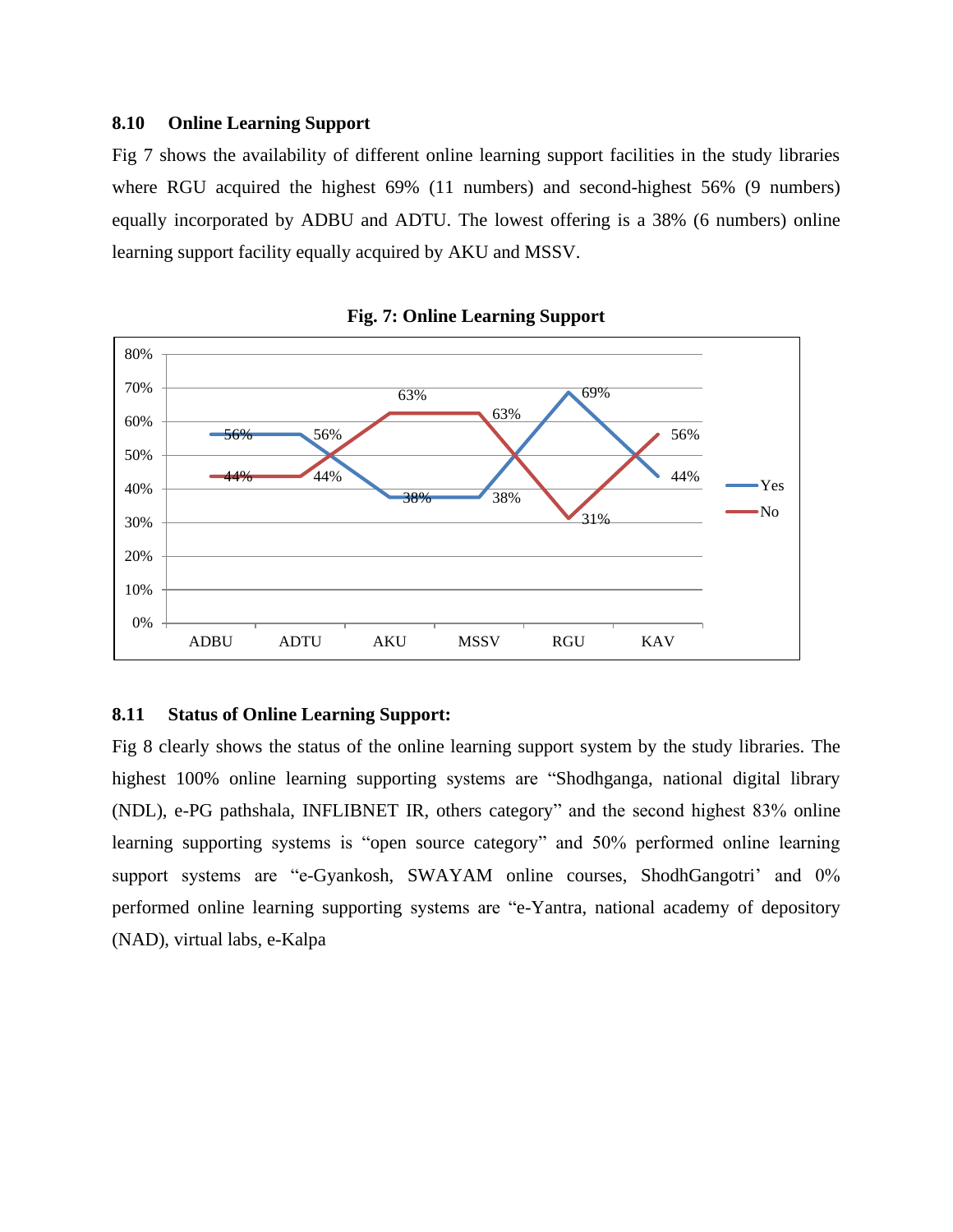

#### **Fig. 8: Status of Online Learning Support**

#### **8.12 Librarian's Perception on Reference Services:**

Feedback gathered in this context on five common questions from librarian's views and they would prefer regarding reference services, collection, difficulties and its functionality of the study libraries have been described in Fig. 9

100% (33%+ 67% = Strongly Agree + Agree= 100%) positive perception is given by the librarians and they agree that the library has no sufficient reference collection due to sufficient funds or budget.

50% (17%+33%= Strongly Agree + Agree= 50%) positive and negative perception is given by the librarians that library authority is not interested to give separate reference section whereas 33% shows disagreement and 17% has given neutral comment.

84% (17%+67%= Strongly Agree + Agree= 84%) positive perception is given by the librarians that library gives web-based reference services frequently due to sufficient manpower and 17% has given neutral comment

66% (33%+33%= Disagree + Strongly Agree  $+ = 66\%$ ) negative perception is given by the librarians that library has no users friendly reference section and it is not easy to locate and 17% agree that library has no users friendly reference section and it is not easy to locate and 17% has given neutral comment.

67% (17%+50%= Strongly Agree + Agree= 67%) positive perception, 17% gives negative perception and 17% has given neutral comment by the librarians that library shares information regarding OAR and subscription-based resources based on users query.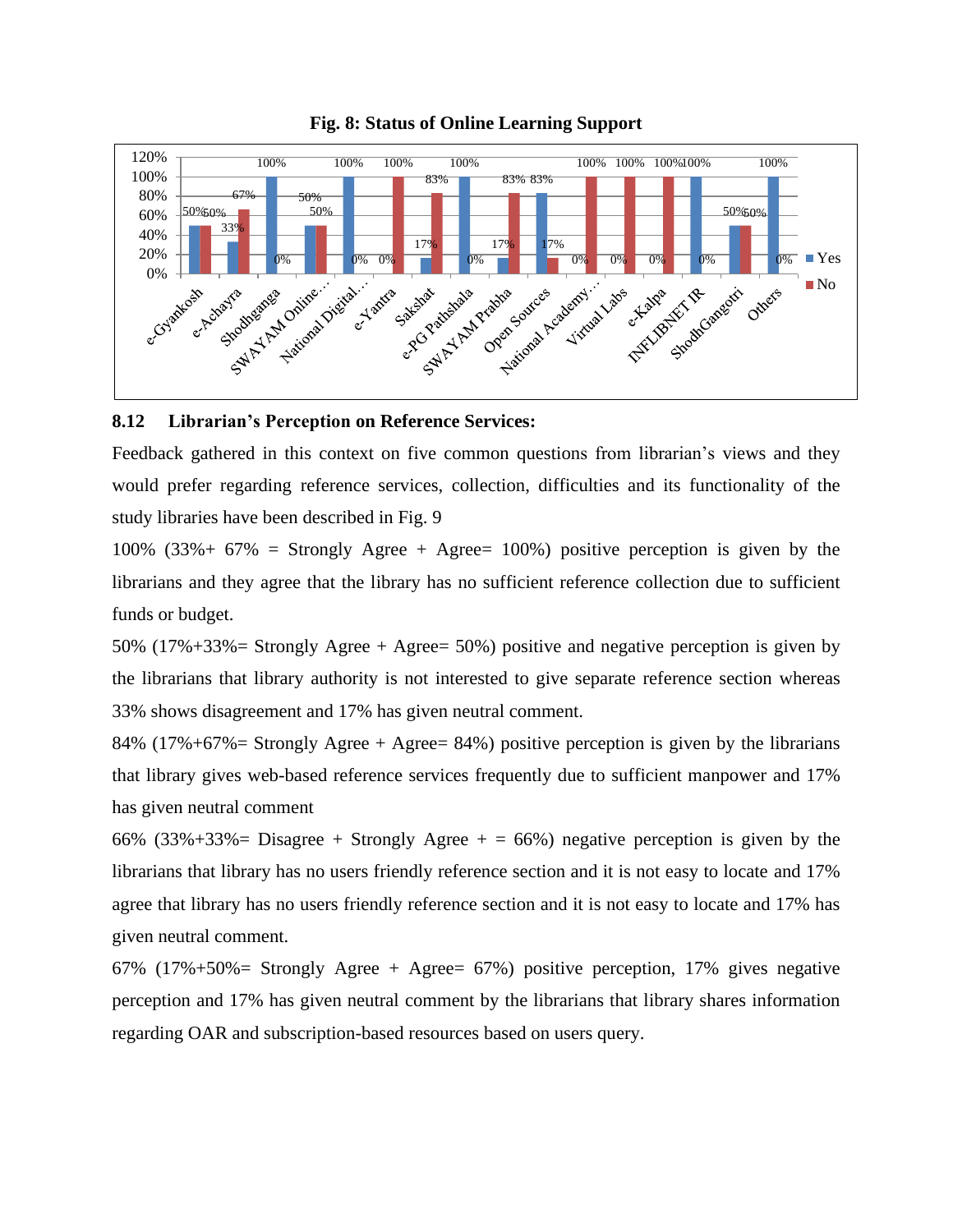

**Fig. 9: Librarian's Perception on Reference Services**

#### **8.13 User's Perception on Reference Services**

Feedback gathered in this context on five common questions from user's view and positive and negative perception were collected where they mostly agree with "library user needs some training for retrieving information resources and services and demands of the user's fulfilled by the study libraries have been described in Fig. 10

61% (25% + 35% = Strongly Agree + Agree= 61%) positive perception is given by the user and they agree that library provides intensive need-based reference services and it full fill the users demand and 26% of the library user are not agree and the reference services provided by the library is not satisfy the user demand and 13% of the user are not decided their views.

49% (18% + 30% = Strongly Agree + Agree = 49%) positive perception is given by the category of user that library personal are more responsive and they provides reference services timely where as  $29\%$  ( $25\% + 4\% =$  Disagree + Strongly Disagree = 29%) and 23% has not given their decision

76% (22% + 54% = Strongly Agree + Agree = 76%) positive perception is given by the user that library user needs some training for retrieving information resources and services where 14%  $(11\% + 3\% = \text{Disagree} + \text{Strongly Disagree} = 14\%)$  negative perception is given regarding user training and 10% has not given their decision

64% (18% + 46% = Strongly Agree + Agree = 64%) positive perception is given by the user that library need to adopt new methodology for web based reference services or Web 2.0 features and it will more productive where  $25\%$  (19% + 6% = Disagree + Strongly Disagree = 25%)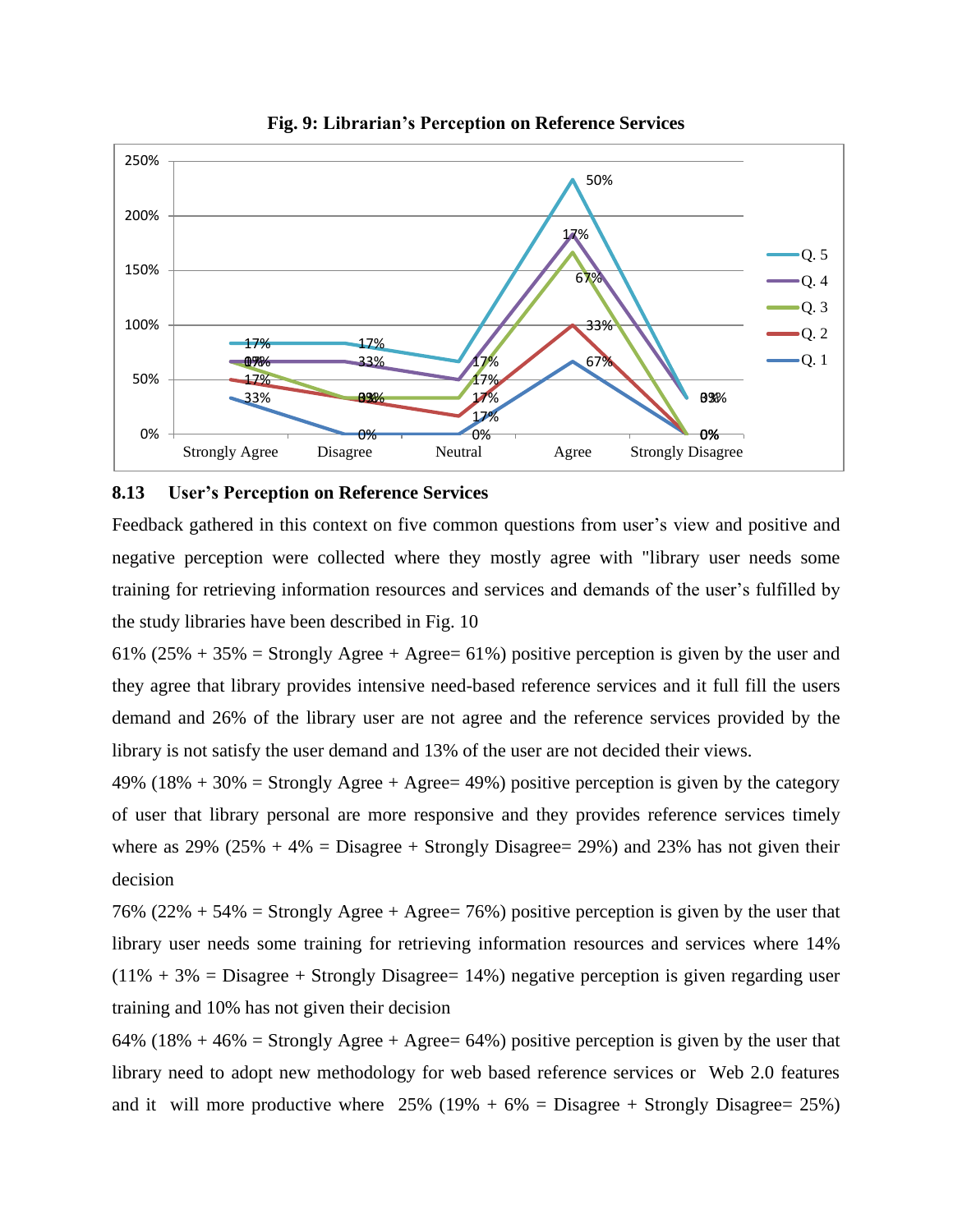negative perception also given regarding adoption of new methodology and 11% user has not given their decision.

39% (5% + 35% = Strongly Agree + Agree = 39%) positive perception is given by the user that library provides authentic and relevant information on SNS And  $32\%$  ( $25\%$  + 7\%) = Disagree + Strongly Disagree) negative perception is given regarding authenticity of information and 30% of the user has not given their decision.



### **Fig. 10: User's Perception of Reference Services**

#### **8.14 Suggestions and Recommendations**

From the study, it has found that though study libraries provided different categories of library services which I had categorized into three library services as "Basic Library Services, References Services, and Web-Based Reference service"

Though the overall performance of basic library services is good in the manner the study libraries should implement references services like "Contributing to or preparing library publications, Abstracting Indexing, Compilation of bibliographies, Translation Services, Reproduction of documents, and Interlibrary Loan (ILL) to satisfy the rising demand of users.

The study libraries should implement more web-based reference services as positive performance as it is one of the most important and most specified library services in today's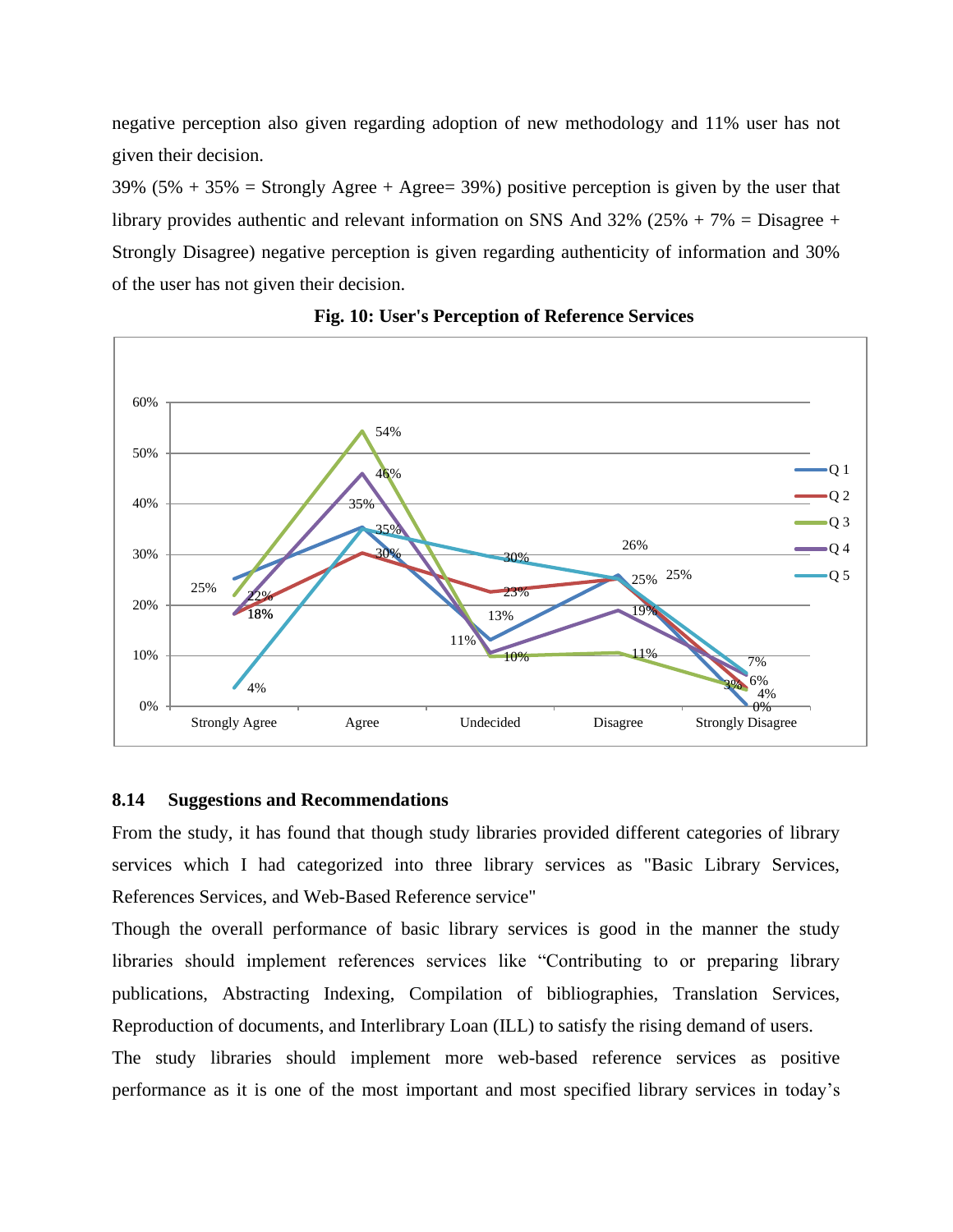context. Though it has found Instant Messaging in the category of web-based reference but in the study of web 2.0 features, it has not been highlighted in library's/university's websites.

The libraries should also try web 2.0 features in their library's/ university's websites to satisfy the need of users so that most of the users get benefited from these services

#### **8.15 Conclusion:**

People's academic activity and library services, as well as reference services, are more or less dependent on each other and to run the activities smoothly and steadily library and information center plays an important role through their library reference services and to fulfill the rising demands of the categories of library information and resources by the library users is not only challenging works for the library communities but also the toughest work for the entire library and library professional community.

Though the category of library and references services is implemented by the study libraries as traditionally or manually to some extent to satisfy the user's demand there must be, authorities of the study libraries should support with adequate human resources, information resources, technology support.

To enabling digital and web-based library services and to challenging the information-seeking demand and to cross over the digital divide among the community of library user's library and information center plays a vital role to leave out physical existence of library and adopt essential library services in an online or digitally.

#### **References:**

- *1483075625P04\_M-17.pdf*. (n.d.). Retrieved September 30, 2021, from [https://epgp.inflibnet.ac.in/epgpdata/uploads/epgp\\_content/S000021LI/P000099/M01535](https://epgp.inflibnet.ac.in/epgpdata/uploads/epgp_content/S000021LI/P000099/M015358/ET/1483075625P04_M-17.pdf) [8/ET/1483075625P04\\_M-17.pdf](https://epgp.inflibnet.ac.in/epgpdata/uploads/epgp_content/S000021LI/P000099/M015358/ET/1483075625P04_M-17.pdf)
- *731-1582472604.pdf*. (n.d.). Retrieved September 30, 2021, from <http://oaji.net/articles/2020/731-1582472604.pdf>
- admin. (2007, December 11). *Measuring and Assessing Reference Services and Resources: A Guide* [Text]. Reference & User Services Association (RUSA). <https://www.ala.org/rusa/sections/rss/rsssection/rsscomm/evaluationofref/measrefguide>
- Bradford, J. T., Costello, B., & Lenholt, R. (2005). Reference Service in the Digital Age: An Analysis of Sources Used to Answer Reference Questions. *The Journal of Academic Librarianship*, *31*(3), 263–272.<https://doi.org/10.1016/j.acalib.2005.03.001>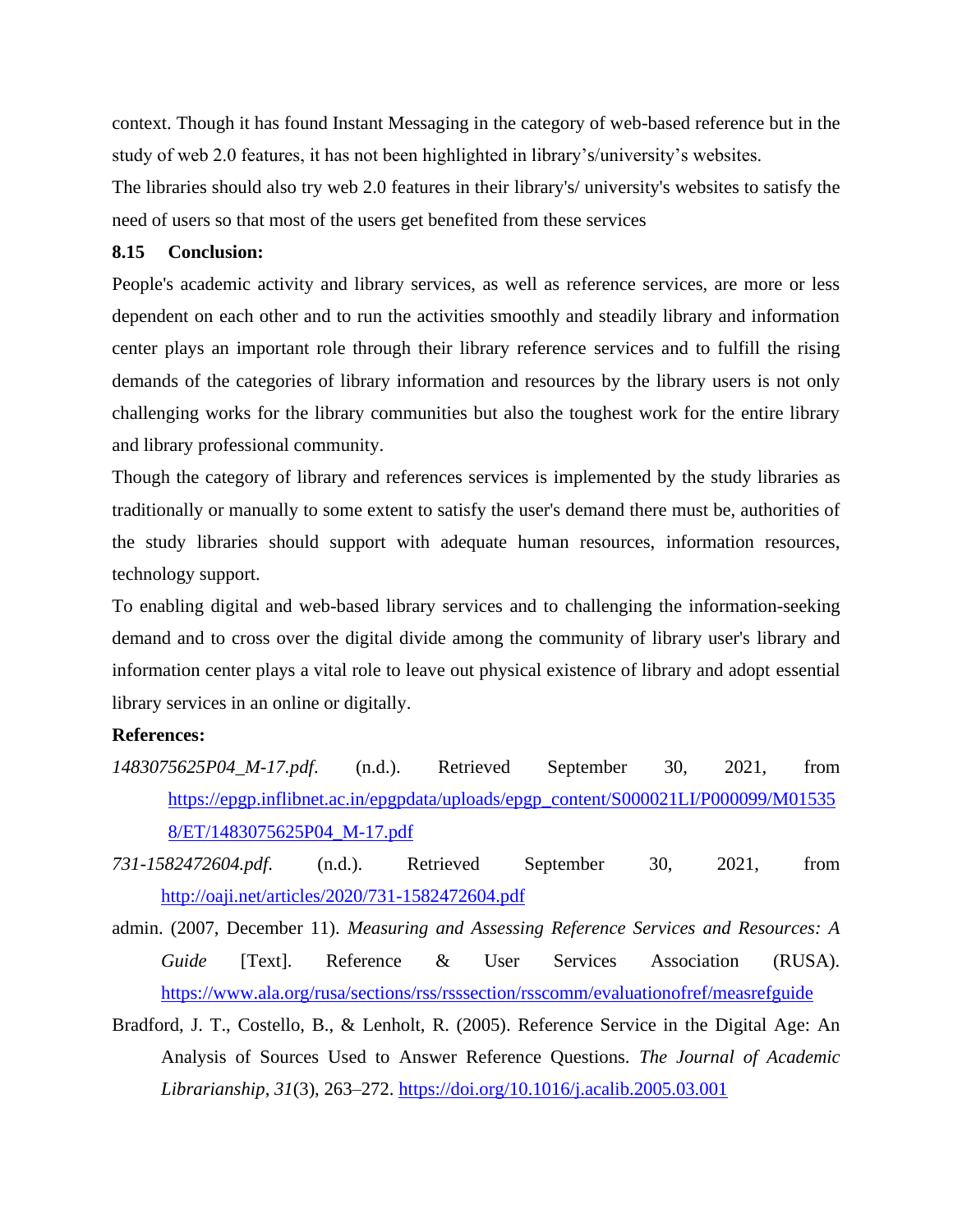- *Chattopadhyay—Digital Reference Service using E-Resources a Stu.pdf*. (n.d.). Retrieved October 2, 2021, from [http://eprints.rclis.org/32430/1/Digital%20Reference%20Services\\_St%20Xavier%27s%20](http://eprints.rclis.org/32430/1/Digital%20Reference%20Services_St%20Xavier%27s%20College.pdf) [College.pdf](http://eprints.rclis.org/32430/1/Digital%20Reference%20Services_St%20Xavier%27s%20College.pdf)
- Coleman, J., Mallon, M. N., & Lo, L. (2016). Recent Changes to Reference Services in Academic Libraries and Their Relationship to Perceived Quality: Results of a National Survey. *Journal of Library Administration*, *56*(6), 673–696. <https://doi.org/10.1080/01930826.2015.1109879>
- *E-PGPathshala*. (n.d.). Retrieved September 30, 2021, from <https://epgp.inflibnet.ac.in/Home/ViewSubject?catid=21>
- Gupta, S. K. (2015). Use of digital information resources and services in libraries of select IITs in India a study. *INFLIBNET*. <http://shodhganga.inflibnet.ac.in:8080/jspui/handle/10603/89851>
- Hasan, A., & Mushtaq, M. (2021). Reference Source and Services in CSIR-IGIB, CSIR-NPL, CSIR-NISCAIR, CSIR-NISTADS and CSIR-CRRI. *Library Philosophy and Practice (e-Journal)*.<https://digitalcommons.unl.edu/libphilprac/6103>
- Madukoma, Ezinwanyi. (2015). Users' perception of electronic reference services in Babcock University Library, Ilishan-Remo, Ogun State, Nigeria. *IFLA World Library and Information Congress*, 1–14. [http://library.ifla.org/id/eprint/1302/1/s012-madukoma](http://library.ifla.org/id/eprint/1302/1/s012-madukoma-en.pdf)[en.pdf](http://library.ifla.org/id/eprint/1302/1/s012-madukoma-en.pdf)
- Maggio, L. (2007). Reference and Information Services in the 21st Century: An Introduction. *Journal of the Medical Library Association*, *95*. [https://doi.org/10.3163/1536-](https://doi.org/10.3163/1536-5050.95.3.359) [5050.95.3.359](https://doi.org/10.3163/1536-5050.95.3.359)
- Maruti, J. U. (2017). Evaluation of digital reference services in engineering college libraries affiliated to University of Pune. *University*. <http://shodhganga.inflibnet.ac.in:8080/jspui/handle/10603/203389>
- Meredith, W. (2013). Web-Scale Search and Virtual Reference Service: How Summon Is Impacting Reference Question Complexity and Reference Service Delivery. *Internet Reference Services Quarterly*, *18(1)*, 1–13. <https://doi.org/10.1080/10875301.2013.803005>